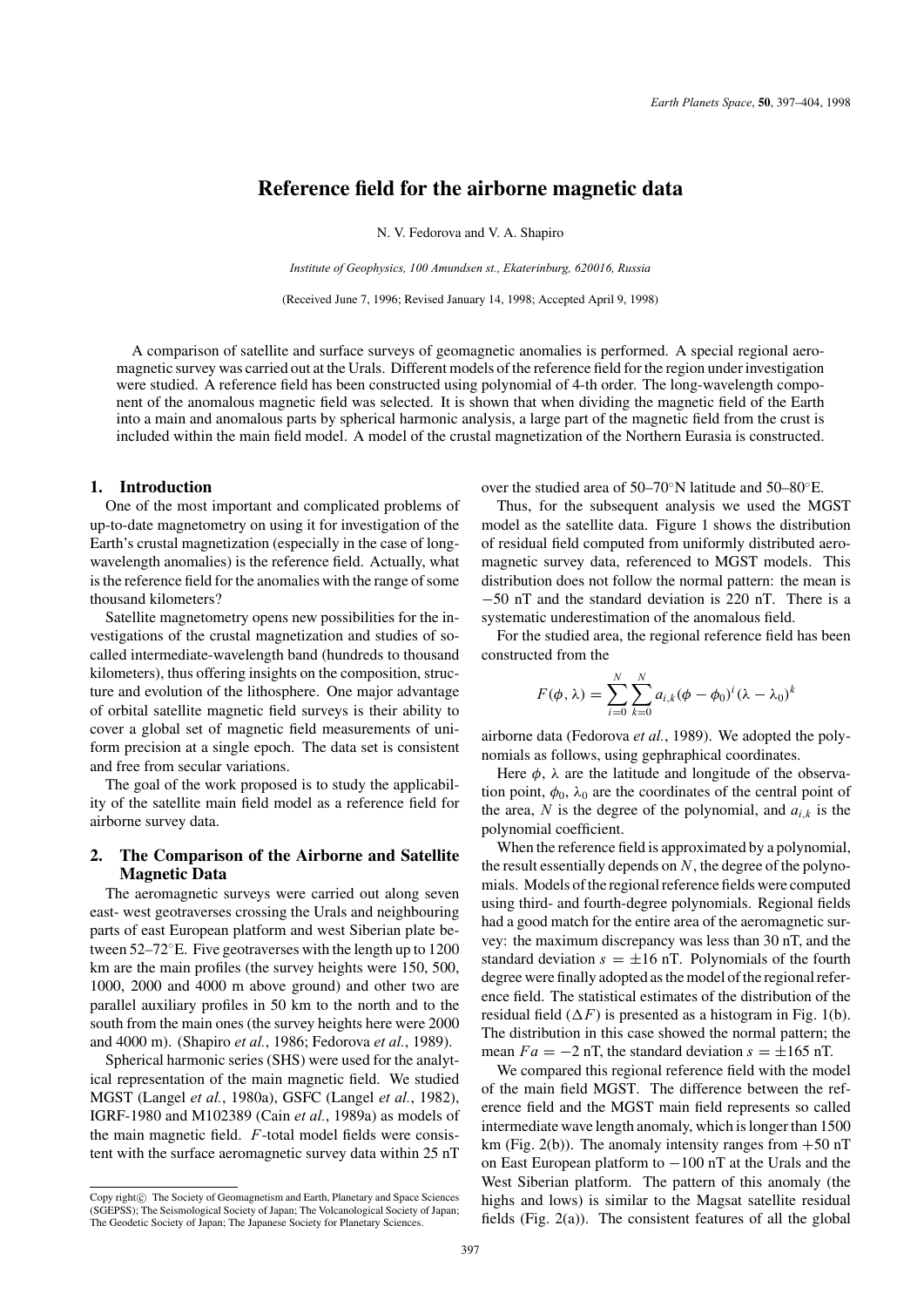

Fig. 1. Histogramms of the anomalous field from the regional aeromagnetic survey data. (a) Magsat (MGST) main field as a reference; (b) Regional magnetic field as a reference.



Fig. 2. (a) Magsat scalar magnetic anomaly map (400 km altitude, 2 nT contour interval); (b) Scalar long-wavelength magnetic anomaly map (2 km altitude, 50 nT contour interval).

magnetic anomaly maps based on Magsat data (Langel *et al.*, 1982; Arkani-Hamed and Strangway, 1985; Coles, 1985; Cain *et al.*, 1989a; Cohen and Achache, 1990) are the large negative anomaly in the West Siberian Basin and the positive anomaly in East of the East European Platform. A more complete comparison of anomalies between airborne and satellite data could be achieved by referencing these results to a common level: recalculating either the aeromagnetic data to an altitude of 400 km or the satellite data to the Earth's surface. The former method would be preferable, but it is difficult because of the limited area coverage of the aeromagnetic survey and the high altitude of the satellite observations. Cain *et al.* (1989a) approximated Magsat data by spherical harmonic series up  $n = 63$  and satellite data were downward continued to ground level. The intensity of the satellite anomalies calculated at the ground level has increased the amplitudes of the anomalies: the positive anomaly in the eastern Europe

grew to  $+30$  nT; the negative anomaly in the western Siberia to −30 nT. However, these value are smaller than anomalies identified from aeromagnetic data (Fig. 2(b)).

Thus, when using Magsat main field model as a normal field for the aeromagnetic surveys, we have to correct Magsat reference field because aeromagnetic data include long-wavelength components.

For a number of areas (Canada, USA, Atlantic and Pacific oceans) and even for the whole continent (Australia), there were attempts to compare surface and satellite observations. All these studies showed systematic amplitude discrepancies between satellite data and upward continued surface data (Langel *et al.*, 1980b; Von Frese *et al.*, 1982; Won and Son, 1982; LaBrecque and Cande, 1984; Wellman *et al.*, 1986; Arkani-Hamed and Hinze, 1990; Arkani-Hamed *et al.*, 1995).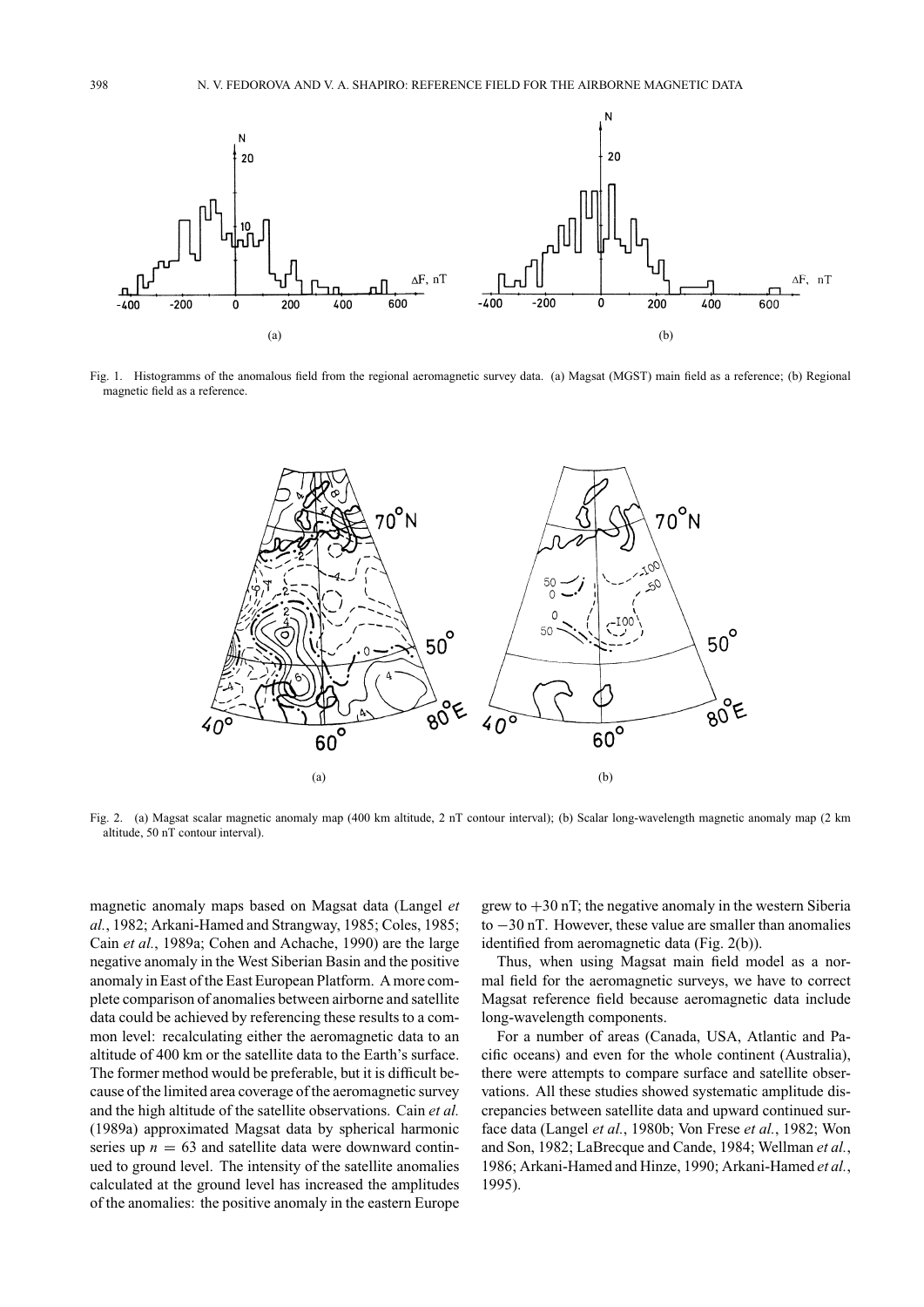

Fig. 3. Tectonic map of the Northern Eurasia. 1. Ancient Precambrian platforms. 2. Archean sheelds. 3–7. Folded belts: 3. Kazakstan- North-Tien-Shan, 4. Pamirs-Alay, 5. Hercynian zones (the Urals, Mongol-Okhotsk, Scandinavia), 6. Sayani-Altai, 7. Verchoyansk-Kolima. 8. Paleozoic cratons. 9. Prepiphean massives. 10. Marginal volcanic massives.



Fig. 4. Cartoon depicting the crustal magnetization model for the Northern Eurasia and results of the calculation along profile for latitude 60°N and altitude 400 km. 1 - direct effect, 2 - result of the approximation the curve 1 by SHS with degree and order  $n = m = 13, 3$  - residual field, computed as a difference between curves 1 and 2.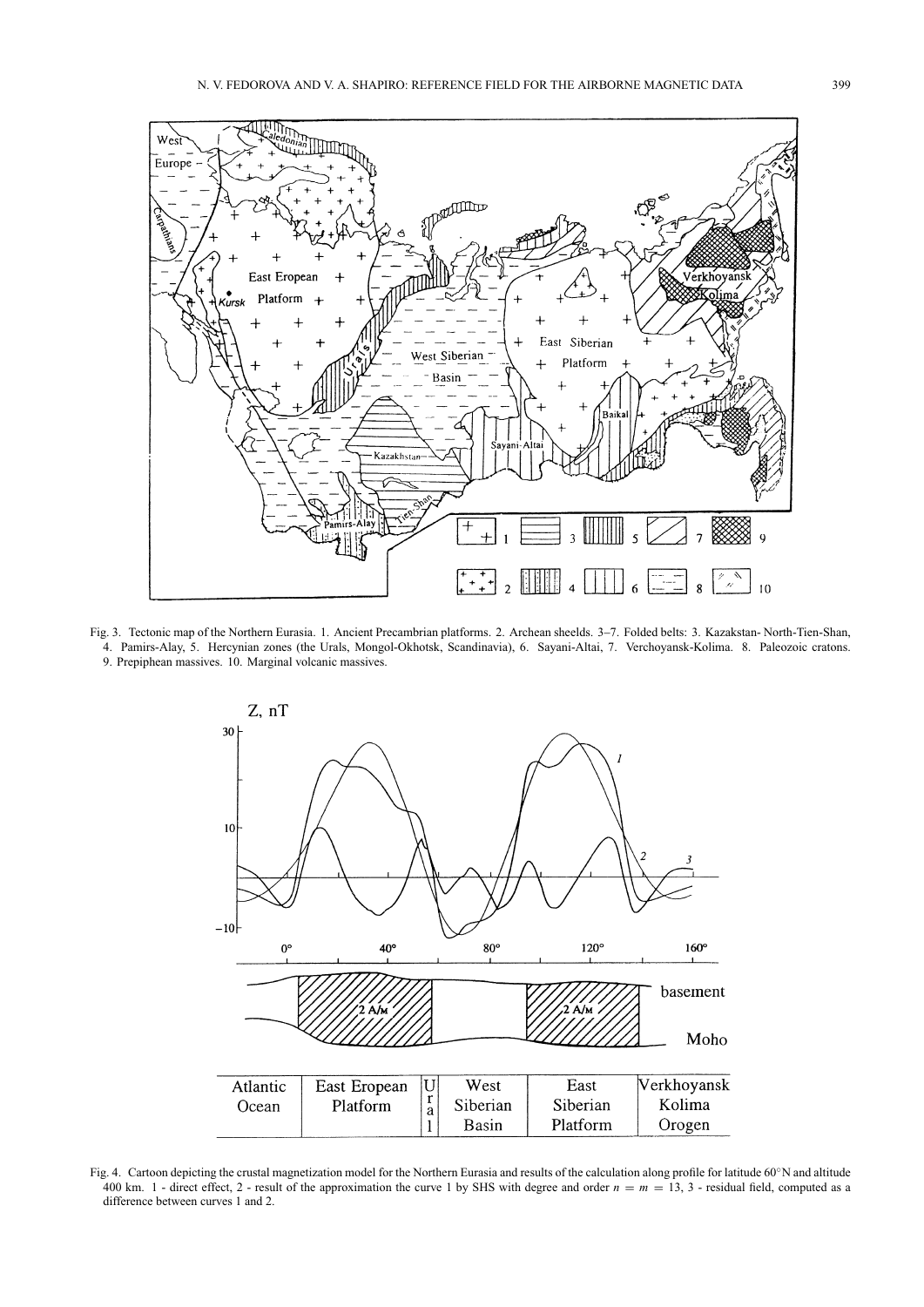



Fig. 5. The vertical component *Z* map for Northern Eurasia (400 km altitude, 4 nT contour interval): (a) residual crustal field from the model, (b) Magsat anomalies according to Cain *et al.* (1989a). Contour of the ancient platforms pictured with a thick curves.

### **3. Crustal Sources in the Northern Eurasia**

For East European Platform, Pashkevich *et al.* (1990), Orluk and Pashkevich (1994) calculated magnetic anomalies at satellite altitude from crustal sources obtained from aeromagnetic data and compared the results with Magsat anomalies. The locations of magnetic highs and lows coincide well, but the intensity of the anomalies differed significantly. Orluk and Pashkevich (1994) concluded that the Magsat normal field for Europe must be corrected.

Over Northern Eurasia, the interpretation of the satellite extended negative magnetic anomalies (*Z* or *F*) is a complicated problem: the researchers are forced either to rise the level of the field (Nolte and Hahn, 1992) or to allow the existence of extended rock massifs magnetized against the modern magnetic field (Arkani-Hamed and Strangway, 1985, 1986; Taylor and Ravat, 1995).

One of the major discussions on the Magsat crustal anomaly is the absence of ocean-continent magnetization contrast. The lack of magnetization contrast has been attributed either to the subtraction of these features along with removal of fields from the main field model (Meyer *et al.*, 1985; Langel, 1990; Counil *et al.*, 1991), or to the insufficient resolution (Arkani-Hamed, 1990). Meyer *et al.*(1985) and Rajaram and Langel (1992) showed that spherical harmonic models do not only represent the core fields, but also include anomalous fields caused by the continent-ocean contrast.

All above facts indicate that the Magsat main field includes a significant part of the lithospheric anomalies. The authors of the Magsat SHS models believe that, in the spectrum of the geomagnetic field a distinct minimum is absent, and that the clear separation of the fields from the core and crust is difficult. Langel and Estes (1982) generally considered that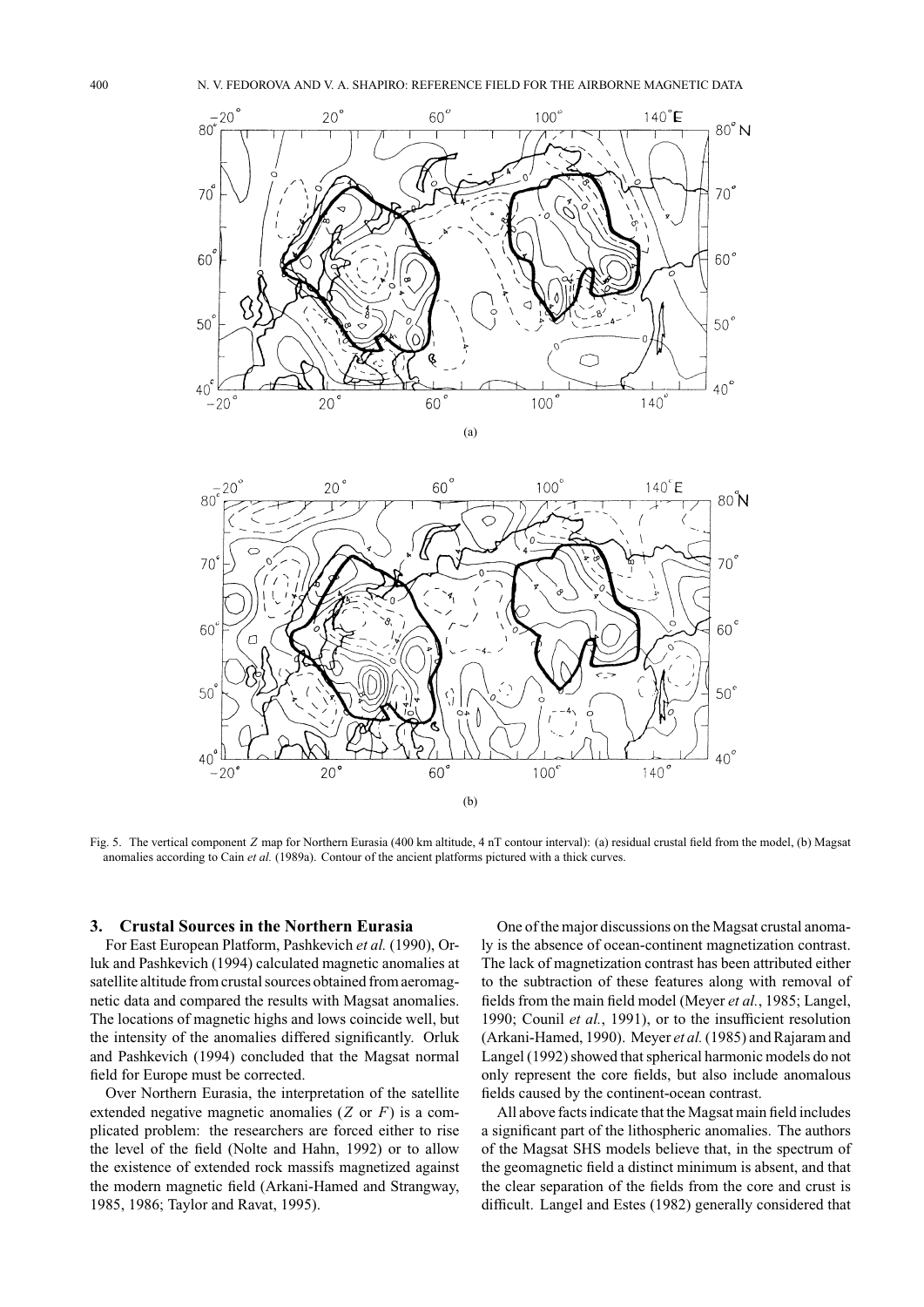



Fig. 6. The same as Fig. 5 for *X*-component.

a spherical harmonic analysis of the field is dominated by the field from the core up to degree 12, and by the field from the crust above degree 14. Cain *et al.* (1989b) showed that the point where the energy density of the core and crustal components become equal at the Earth surface is  $n = 14.2$  and half the crustal power is extrapolated to  $n = 0$ . Magsat anomalies are the residual; anomalies; they are the differences between the observed field and SHS fields with degrees and orders up to  $n = m = 13$ .

In this part of paper we have investigated the problems of separation the main field and anomalies from the large lithospheric sources through SHS by means of modelling of magnetic fields from the sources located in the crust of the East European and West Siberian platforms.

The Eurasian continent is a complex region of varying tectonic styles and large-scale tectonic provinces ranging in age from Archean to Neogene. There are two Precambrian

platforms here (the East European and the East Siberian) and the young orogenic provinces—Paleozoic of Western Europe and the Western Siberia, and Mesozoic Verkhoyanck-Kolima (Fig. 3).

The crust of the ancient platforms is thicker and colder than the crust of younger cratons. According to the seismic data, the thickness of the Paleozoic crust is 30–35 km while that of the Precambrian crust is 42–55 km (Milanovsky, 1989). The heat flow of the Precambrian cratons is low (30– 50 mW/m<sup>2</sup>), while that of younger regions is significantly higher (50–80 mW/m<sup>2</sup>) (Chermak, 1993). From the statistical studies on aeromagnetic anomalies, the foundation of Precambrian platform has larger horizontal scale and stronger magnetization than that of younger provinces (Lugovenko, 1974). The mean intensity and horizontal scale of the magnetic anomalies at the ancient craton are estimated as 340 nT and 83 km, while those for younger crust are 160 nT and 56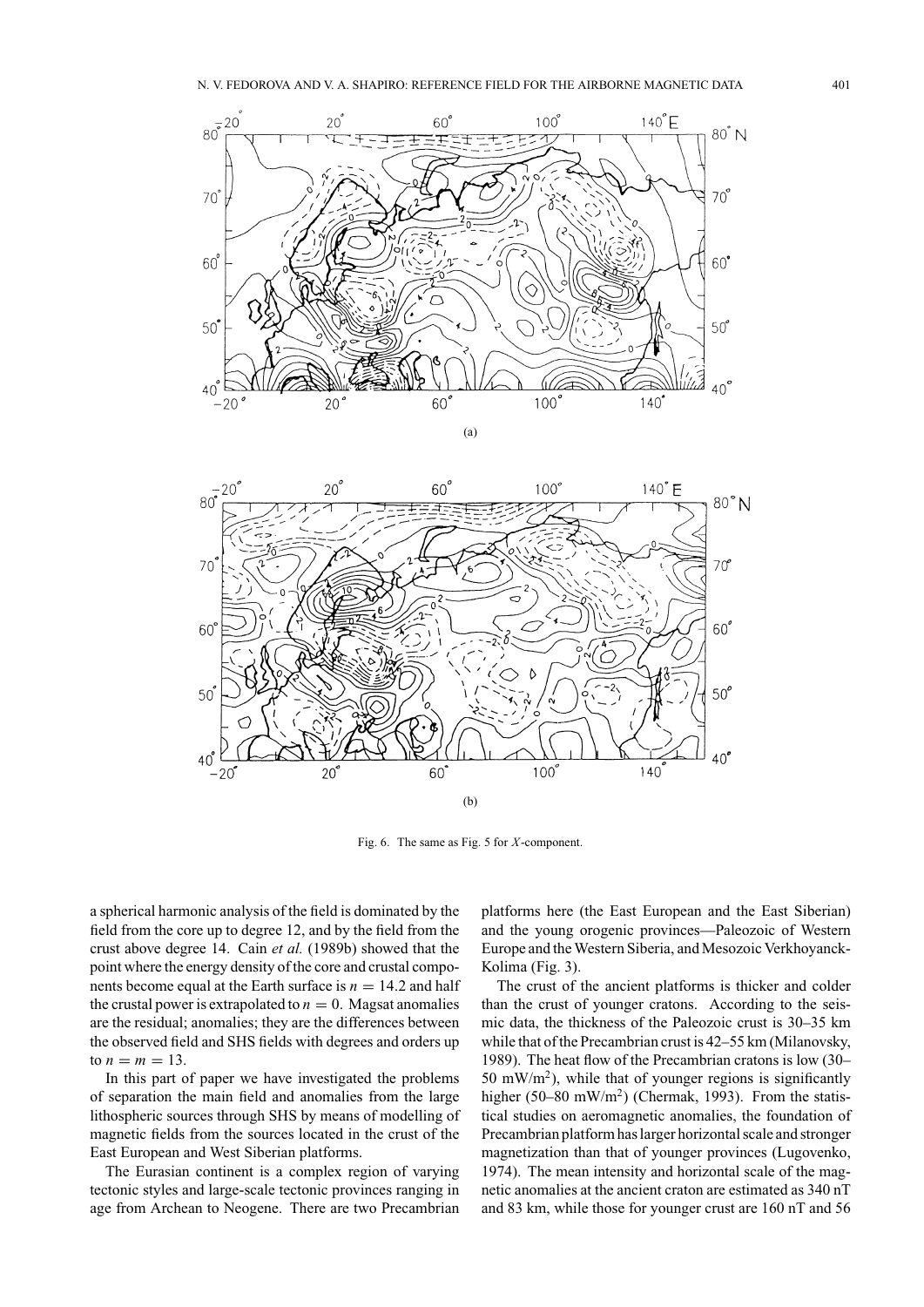



Fig. 7. The same as Fig. 5 for *Y* -component.

km. Thus, aeromagnetic data may indicate the sharp magnetization contrasts within the continental lithosphere. These contrasts are possibly associated with lithospheric blocks of different ages.

In the lithosphere of the Precambrian platform, there are numerous magnetized blocks, whose distributions are fairly similar. The step-like anomalies over the marginal parts of the platforms are indicative of large average magnetization of the ancient crustal rocks. These allow us to analyze the homogeneous magnetization of the cratons from the aeromagnetic data at the height more than 300 km.

The calculations were done for a spherical globe. The spherical rectangular parallelepipeds were used as magnetic sources elements. The algorithm of magnetic effects of such bodies is described by Manukjan and Starostenko (1984). The geometry of each platform was given as a set of fifty parallelepipeds with the average sizes of 400 km  $\times$  400 km. The objects are located from the top of the crystalline foundation down to the bottom of the crust. Calculations were done for the homogeneous magnetization (2 A/m) for all the prisms, except the Kursk magnetic anomaly region (see Fig. 3, in the Southern part of the East-European Platform), which is characterized by extremely high magnetization (6 to 12 A/m). The direction of magnetization follows the modern field.

It is difficult to tell which part of the long-wavelength anomalies is of crustal origin. To interpret the satellite anomalies, we carried out transformations of the field from synthetic lithospheric sources to Magsat altitude. The residual fields from the model sources were calculated as follow:

(1) the direct field (magnetic field due to the crustal source) was computed,

(2) the approximated field (magnetic field approximated by SHS with a degree and an order  $n = m = 13$ ) was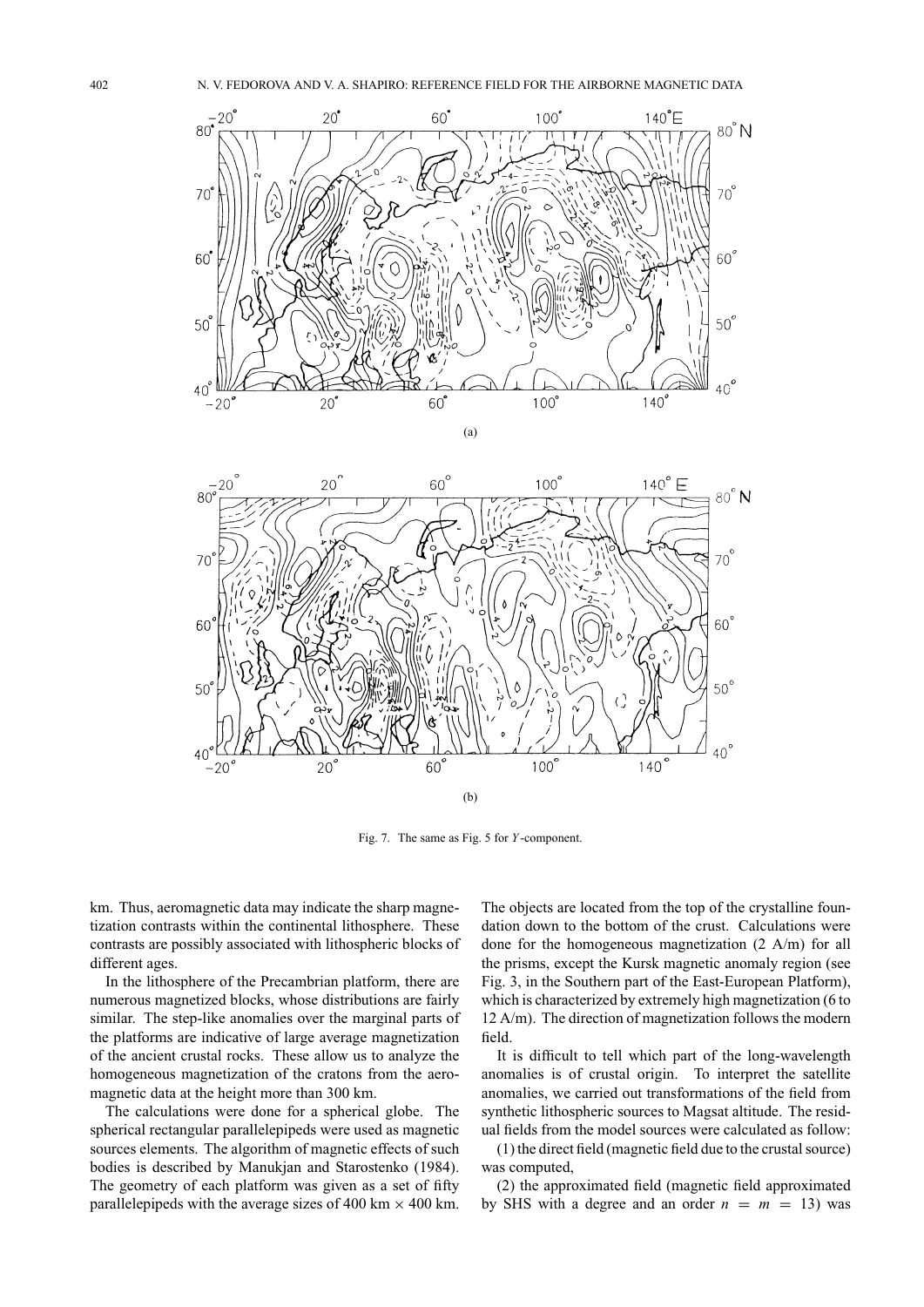

Fig. 8. The long-wavelength vertical component *Z* at the Earth surface, calculated from terms  $n = 1$  to 13.

computed,

(3) the residual field (as a difference between (1) and (2)) was computed.

Figure 4 displays a cartoon depicting the model used in our calculation. The curve 1 is the vertical field component *Z* from the model, calculated for the altitude of 400 km along profile at latitude 60°N. The curve 2 is the approximated fields with SHS. The curve 3 is the residual field. As the residual field is very different from the direct field, it is very difficult to imagine for each platform that this is a field produced by a single homogeneously magnetized object: negative anomalies exist above centers of the regions and the intensity of the positive anomalies considerably decreases. When comparing the residual field from the model (Fig. 5(a)) with the field *Z* of the Magsat anomalies (Fig. 5(b)), one can note good coincidence of characteristics in both fields. For comparison, we used Magsat data from Cain *et al.* (1989a). We note significant coincidences of the patterns compiled from the components *X* and *Y* (Figs. 6 and 7).

There is a significant contribution to the main fields from the crustal anomalies, which are magnetized in the direction of the modern field. The sources in the Northern Eurasian crust are the rocks of an ancient cratons; magnetic anomalies from these sources contain bands with the wavelength of 80– 90 degree and intensity of 20–30 nT at the Magsat altitude (400 km). Contribution of the crustal sources is present in the SHS terms even for degree  $n = 10$ . Thus, results of the modeling show that the spectra of the main geomagnetic field and those of litospheric anomalies are overlapping.

A crustal field decreases rapidly with altitude and it is more pronounced in the near surface data than in the satellite data. The crustal component constitutes less then 0.1% of the geomagnetic field at altitude 400 km and is mainly represented by the low spherical harmonics. As seen in Fig. 8, the intensity of long-wavelength crustal components of the synthetic model (which are contained in the terms from  $n = 1$  to  $n = 13$ ) is from  $-40$  nT to  $+60$  nT. This is more than twice

larger than that at the satellite altitude (Fig. 5(a)). Thus, it is impossible to use the Magsat main field as a reference field for the regional aeromagnetic data.

### **4. Conclusion**

Our study showed that the main field model obtained from the satellite data cannot be used as a reference field for the aeromagnetic survey. We constructed a regional reference field for the study area. We used the 4-th degree polynomial on geographical coordinates. The difference between Magsat model and regional model has indicated that satellite main field model includes long-wavelength component with the length more than 1500 km and the intensity from  $+50$  nT to −100 nT at the ground level.

The comparison between the airborne and satellite surveys showed disagreements. This indicates that a significant part of the lithospheric anomalies is included in the Magsat main field.

The model of the magnetization of the crystalline rocks from the Northern Eurasian crust was constructed. The results of the modelling reveal the significant differences between direct effects from the cratons and residual fields at the satellite altitude.

The Northern Eurasia has a very complex tectonic matrix. Satellite and aeromagnetic data showed that sharp magnetization contrasts exist within the continental lithosphere, associated with lithospheric blocks of different ages. The satellite anomalies over the Western and the Eastern Europe are generated by the sources of the ancient Precambrian East-European platform, where rocks are magnetized in the modern field direction. Magnetic anomalies in the Northern Asia are generated by the crust of the ancient Eastern Siberian craton. According to our estimations, the average magnetization of the rocks here is to 2 A/m.

The satellite magnetometry opens new possibilities for the investigations of the crustal magnetization. Low-orbit satellites will lead to a further progress in the problem of the separation between core and crustal anomalies.